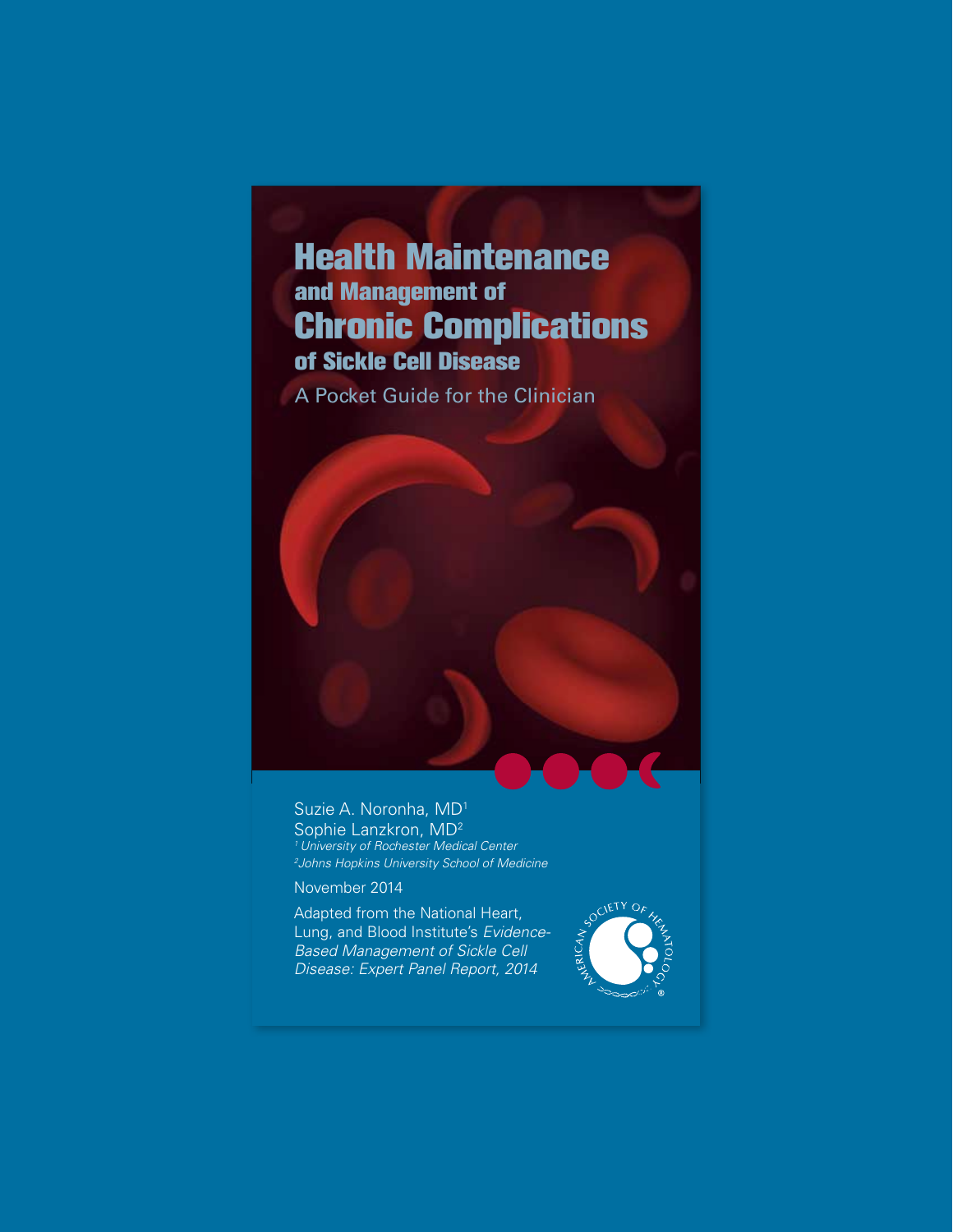# $\blacklozenge$ **START**

# **Screening and Follow-Up for Common Complications of Sickle Cell Disease (SCD)**

| <b>Complication</b>             | <b>Screening</b>                                                                                                                                                                                                                                                                                                                                                                                                                                                                                                                                                                                                                   | <b>Follow-Up</b>                                                                                                                                                                                                                                                                                                                                                                                                                                                                               |  |
|---------------------------------|------------------------------------------------------------------------------------------------------------------------------------------------------------------------------------------------------------------------------------------------------------------------------------------------------------------------------------------------------------------------------------------------------------------------------------------------------------------------------------------------------------------------------------------------------------------------------------------------------------------------------------|------------------------------------------------------------------------------------------------------------------------------------------------------------------------------------------------------------------------------------------------------------------------------------------------------------------------------------------------------------------------------------------------------------------------------------------------------------------------------------------------|--|
| Avascular necrosis<br>(AVN)     | See Pain, below. The hip joint is the most common site of<br>AVN. About 40-80% of cases of AVN of the hips are bilateral.<br>AVN can develop in children as young as 5 years of age.                                                                                                                                                                                                                                                                                                                                                                                                                                               | In individuals with intermittent or chronic hip pain, evaluate for AVN by<br>history, physical exam, radiography, and MRI as needed (Strong recom-<br>mendation, low-quality evidence). Treat with analgesics and consult<br>physical therapy and orthopedics for assessment and follow-up (Strong<br>recommendation, high-quality evidence). For advanced AVN, refer to<br>an orthopedic surgeon and SCD specialist for evaluation and possible hip<br>arthroplasty (Consensus-Expert Panel). |  |
| Leg ulcers                      | Inspect the lower extremities during physical examina-<br>tion for active or healed ulcers, record their number, and<br>measure their depth (Weak recommendation, low-quality<br>evidence).<br>Trauma, infection, and severe anemia are associated with<br>ulcer formation. Leg ulcers may be seen starting at age 10.                                                                                                                                                                                                                                                                                                             | Treat with initial standard therapy (ie, debridement, wet to dry dress-<br>ings, and topical agents) (Moderate recommendation, low-quality<br>evidence).<br>In individuals with chronic recalcitrant deep leg ulcers, evaluate for osteo-<br>myelitis (Moderate recommendation, low-quality evidence).<br>Consult or refer to a wound care specialist or multidisciplinary wound team                                                                                                          |  |
| Hypertension                    | Screen for hypertension (Consensus-Adapted <sup>1,2</sup> ).                                                                                                                                                                                                                                                                                                                                                                                                                                                                                                                                                                       | for persistent or recalcitrant leg ulcers (Consensus-Expert Panel).<br>Treat to lower systolic blood pressure to ≤140 and diastolic blood pressure<br>≤90 (Consensus-Adapted 1). For children, see NHLBI guidelines. <sup>2</sup>                                                                                                                                                                                                                                                              |  |
| Ophthalmologic<br>complications | Beginning at age 10, refer to an ophthalmologist for a dilated<br>eye examination to evaluate for retinopathy (Strong recom-<br>mendation, low-quality evidence).                                                                                                                                                                                                                                                                                                                                                                                                                                                                  | If examination is normal, re-screen at 1-2 year intervals (Consensus-Ex-<br>pert Panel).<br>If retinopathy is suspected, refer to a retinal specialist (Consensus-Ex-<br>pert Panel).                                                                                                                                                                                                                                                                                                          |  |
| Pain                            | Pain is considered chronic if it lasts >3 months.                                                                                                                                                                                                                                                                                                                                                                                                                                                                                                                                                                                  | Goals                                                                                                                                                                                                                                                                                                                                                                                                                                                                                          |  |
|                                 | Types of SCD-associated chronic pain include the following:                                                                                                                                                                                                                                                                                                                                                                                                                                                                                                                                                                        | For pain from an acute complication, see the ASH companion pocket guide                                                                                                                                                                                                                                                                                                                                                                                                                        |  |
|                                 | • Chronic pain of unclear etiology                                                                                                                                                                                                                                                                                                                                                                                                                                                                                                                                                                                                 | "Management of Acute Complications of Sickle Cell Disease."                                                                                                                                                                                                                                                                                                                                                                                                                                    |  |
|                                 | • Chronic pain in a specific tissue or organ, such as<br>AVN of the hips or leg ulcers                                                                                                                                                                                                                                                                                                                                                                                                                                                                                                                                             | When managing chronic pain, goals are to restore function and improve<br>quality of life while minimizing risk of abuse, misuse, or diversion of<br>opioids.                                                                                                                                                                                                                                                                                                                                   |  |
|                                 | • Chronic neuropathic pain                                                                                                                                                                                                                                                                                                                                                                                                                                                                                                                                                                                                         | <b>Treatment Options</b><br>Treatment options include NSAIDs, opioids, antidepressants, and<br>anticonvulsant medications. Nonpharmacological approaches include<br>psychological intervention, occupational therapy, behavioral and cognitive<br>interventions, acupuncture, mild to moderate exercise if tolerable, and<br>aqua therapy. Low-quality evidence supports massage, muscle relaxation<br>therapy, and self-hypnosis.                                                             |  |
|                                 | • "Breakthrough" pain<br>Determine the cause and type of SCD-related chronic pain.<br>This includes chronic pain with objective signs such as avas-<br>cular necrosis (AVN) and leg ulcers, and chronic pain without<br>objective signs due to neuroplasticity of the peripheral or<br>central nervous system (Consensus-Adapted <sup>3</sup> ).                                                                                                                                                                                                                                                                                   |                                                                                                                                                                                                                                                                                                                                                                                                                                                                                                |  |
|                                 | Assess for pain annually or more often as needed (Consen-<br>sus-Adapted <sup>3</sup> ).<br>Assessment should include a numerical rating of severity,<br>factors that precipitate or relieve the pain, including biopsy-<br>chosocial factors, and the effect of the pain on the patient's<br>mood, activity, employment, quality of life, and vital signs<br>(Consensus-Adapted <sup>3</sup> ).<br>Assess for other types of non-SCD related chronic pain<br>including postoperative pain, pain due to trauma, pain due to<br>therapy, iatrogenic pain, and pain due to comorbid conditions<br>(Consensus-Adapted <sup>3</sup> ). | Chronic pain is often associated with other conditions that enhance chro-<br>nicity, including depression, anxiety, and dependence on pain medications.<br>As needed, refer for evaluation by a mental health professional.                                                                                                                                                                                                                                                                    |  |
|                                 |                                                                                                                                                                                                                                                                                                                                                                                                                                                                                                                                                                                                                                    | Long-Term Use of Opioids                                                                                                                                                                                                                                                                                                                                                                                                                                                                       |  |
|                                 |                                                                                                                                                                                                                                                                                                                                                                                                                                                                                                                                                                                                                                    | Use long- and short-acting opioids to manage chronic pain not relieved by<br>nonopioids (Consensus–Adapted <sup>3</sup> ).                                                                                                                                                                                                                                                                                                                                                                     |  |
|                                 |                                                                                                                                                                                                                                                                                                                                                                                                                                                                                                                                                                                                                                    | Partner with the patient to develop a written, individualized treatment plan<br>that includes risks, benefits, and side effects of treatment; patient rights<br>and responsibilities; and type, amount, and route of administration of the<br>opioid, including random drug urine testing (Consensus-Adapted <sup>3</sup> ).                                                                                                                                                                   |  |
|                                 |                                                                                                                                                                                                                                                                                                                                                                                                                                                                                                                                                                                                                                    | Let the patient's response guide treatment. Believe the patient's report of<br>pain (Consensus-Adapted <sup>3</sup> ).                                                                                                                                                                                                                                                                                                                                                                         |  |
|                                 |                                                                                                                                                                                                                                                                                                                                                                                                                                                                                                                                                                                                                                    | Appoint one clinician to write the biweekly to monthly prescriptions for<br>long-term opioids. Evaluate the patient in person every 2-3 months (Con-<br>sensus-Adapted <sup>3</sup> ).                                                                                                                                                                                                                                                                                                         |  |
|                                 |                                                                                                                                                                                                                                                                                                                                                                                                                                                                                                                                                                                                                                    | Encourage the patient to increase fluid intake, maintain dietary fiber<br>intake, and use stool softeners and bowel stimulant laxatives as needed<br>(Consensus-Adapted <sup>3</sup> ).                                                                                                                                                                                                                                                                                                        |  |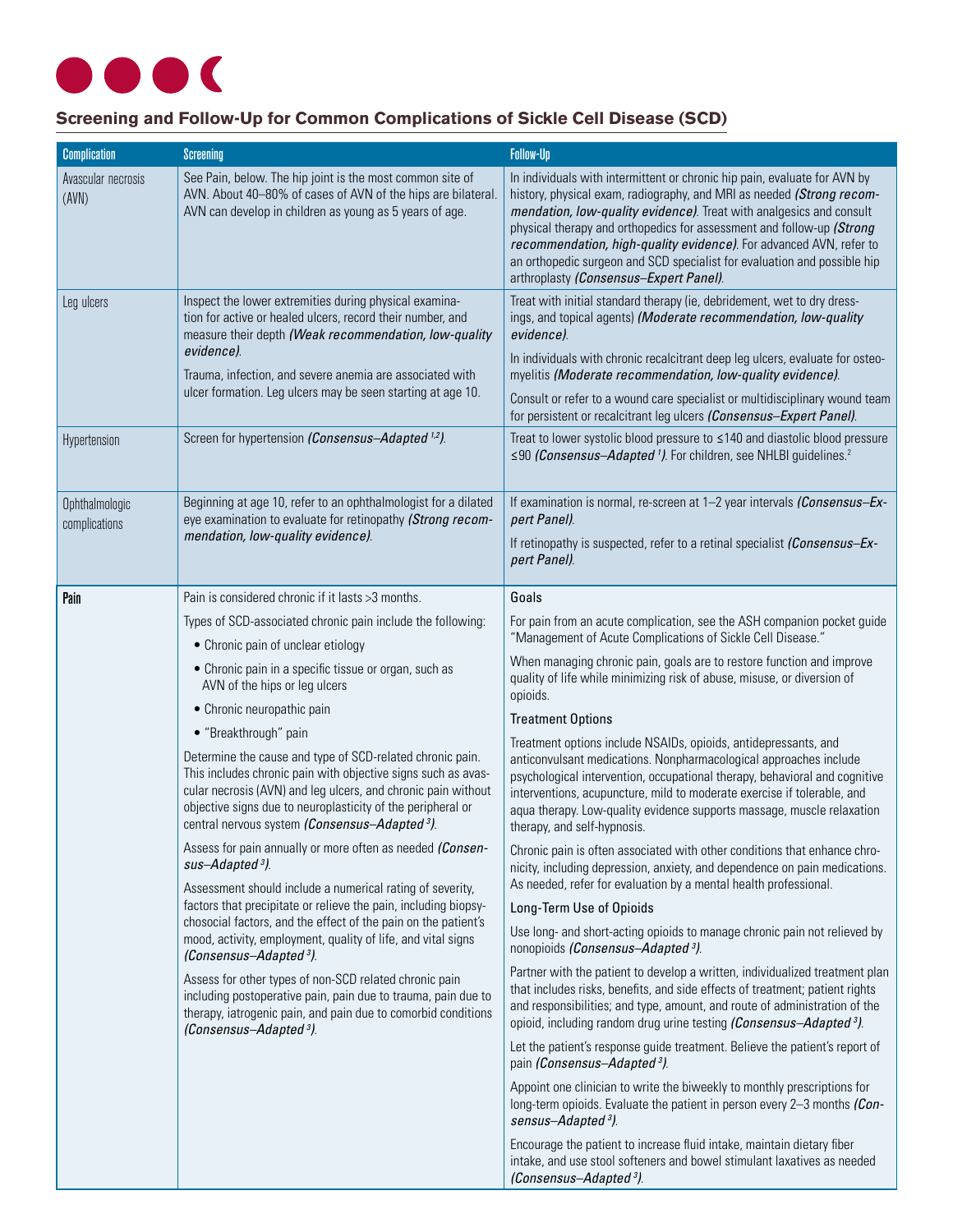

# **Screening and Follow-Up for Common Complications of Sickle Cell Disease (SCD), cont'd**

| <b>Complication</b>          | <b>Screening</b>                                                                                                                                                                                                                                                                                                                                                         | Follow-Up                                                                                                                                                                                                                                                                                                               |  |
|------------------------------|--------------------------------------------------------------------------------------------------------------------------------------------------------------------------------------------------------------------------------------------------------------------------------------------------------------------------------------------------------------------------|-------------------------------------------------------------------------------------------------------------------------------------------------------------------------------------------------------------------------------------------------------------------------------------------------------------------------|--|
| Pulmonary complica-<br>tions | Assess for signs and symptoms of respiratory problems (such<br>as asthma, chronic obstructive pulmonary disease, restrictive<br>lung disease, or obstructive sleep apnea) by history and<br>physical examination (Consensus-Expert Panel).                                                                                                                               | If signs or symptoms are present, further assess including with pulmonary<br>function tests (Consensus-Expert Panel).                                                                                                                                                                                                   |  |
|                              |                                                                                                                                                                                                                                                                                                                                                                          | In individuals with symptoms or signs suggestive of pulmonary<br>hypertension (eg, dyspnea on exertion, lower extremity edema), refer<br>for echocardiography (Strong recommendation, moderate-quality<br>evidence).                                                                                                    |  |
|                              |                                                                                                                                                                                                                                                                                                                                                                          | If tricuspid regurgitant velocity is elevated ≥2.5 m/sec by echocardiogra-<br>phy, consult a provider with expertise in pulmonary hypertension to guide<br>further assessment and management, including right heart catheterization<br>and consideration of pulmonary hypertension therapy (Consensus-Expert<br>Panel). |  |
| Renal complications          | Beginning at age 10, screen annually for microalbuminuria<br>and proteinuria with spot urine to estimate protein/creatinine<br>ratio (Consensus-Expert Panel).<br>Hyposthenuria, or inability to concentrate urine, is common,<br>resulting in increased risk of dehydration and enuresis.                                                                               | If microalbuminuria or macroalbuminuria is identified, order a 24-hour urine<br>test for protein (Consensus-Expert Panel).                                                                                                                                                                                              |  |
|                              |                                                                                                                                                                                                                                                                                                                                                                          | Refer to or consult a nephrologist:                                                                                                                                                                                                                                                                                     |  |
|                              |                                                                                                                                                                                                                                                                                                                                                                          | • Adults or children with proteinuria (>300 mg/24 hours) (Strong<br>recommendation, low-quality evidence)                                                                                                                                                                                                               |  |
|                              |                                                                                                                                                                                                                                                                                                                                                                          | • Children with microalbuminuria (Consensus-Expert Panel)                                                                                                                                                                                                                                                               |  |
|                              | Between 4 and 18% of people with SCD will develop chronic<br>kidney disease (CKD). Early identification is important. Signifi-<br>cant impairment may be masked because of hypersecreted<br>creatinine. Once the serum creatinine rises, it often reflects<br>significant renal dysfunction.<br>Microalbuminuria is most often the first manifestation of CKD<br>in SCD. | • Adults or children with modest elevations of serum creatinine (0.7 mg/<br>dL children, >1.0 mg/dL adults) (Consensus-Expert Panel)                                                                                                                                                                                    |  |
|                              |                                                                                                                                                                                                                                                                                                                                                                          | Initiate ACE inhibitor therapy for adults with either microalbuminuria<br>(Moderate recommendation, moderate-quality evidence) or<br>proteinuria (Moderate recommendation, low-quality evidence)<br>without other apparent causes.                                                                                      |  |
|                              |                                                                                                                                                                                                                                                                                                                                                                          | Use ACE inhibitor therapy even in the presence of normal blood pressure<br>(Moderate recommendation, low-quality evidence).                                                                                                                                                                                             |  |
|                              |                                                                                                                                                                                                                                                                                                                                                                          | Use renal replacement therapy (eg, hemodialysis, peritoneal dialysis, and<br>renal transplantation) as needed (Strong recommendation, low-quality<br>evidence).                                                                                                                                                         |  |
| Stroke                       | In children with sickle cell anemia, screen annually with<br>transcranial doppler (TCD) according to methods employed in<br>the STOP studies, beginning at age 2 and continuing until at<br>least age 16 (Strong recommendation, moderate-quality<br>evidence).                                                                                                          | In children with conditional (170–199 cm/sec) or elevated (>200 cm/sec)<br>TCD results, refer to a specialist with expertise in chronic transfusion<br>therapy aimed at preventing stroke (Strong recommendation, high-<br>quality evidence).                                                                           |  |
|                              |                                                                                                                                                                                                                                                                                                                                                                          | In children and adults who have had a stroke, initiate a program of monthly<br>simple or exchange transfusions (Moderate recommendation, low-<br>quality evidence). If a transfusion program is not possible to implement,<br>initiate hydroxyurea therapy (Moderate recommendation, low-quality<br>evidence).          |  |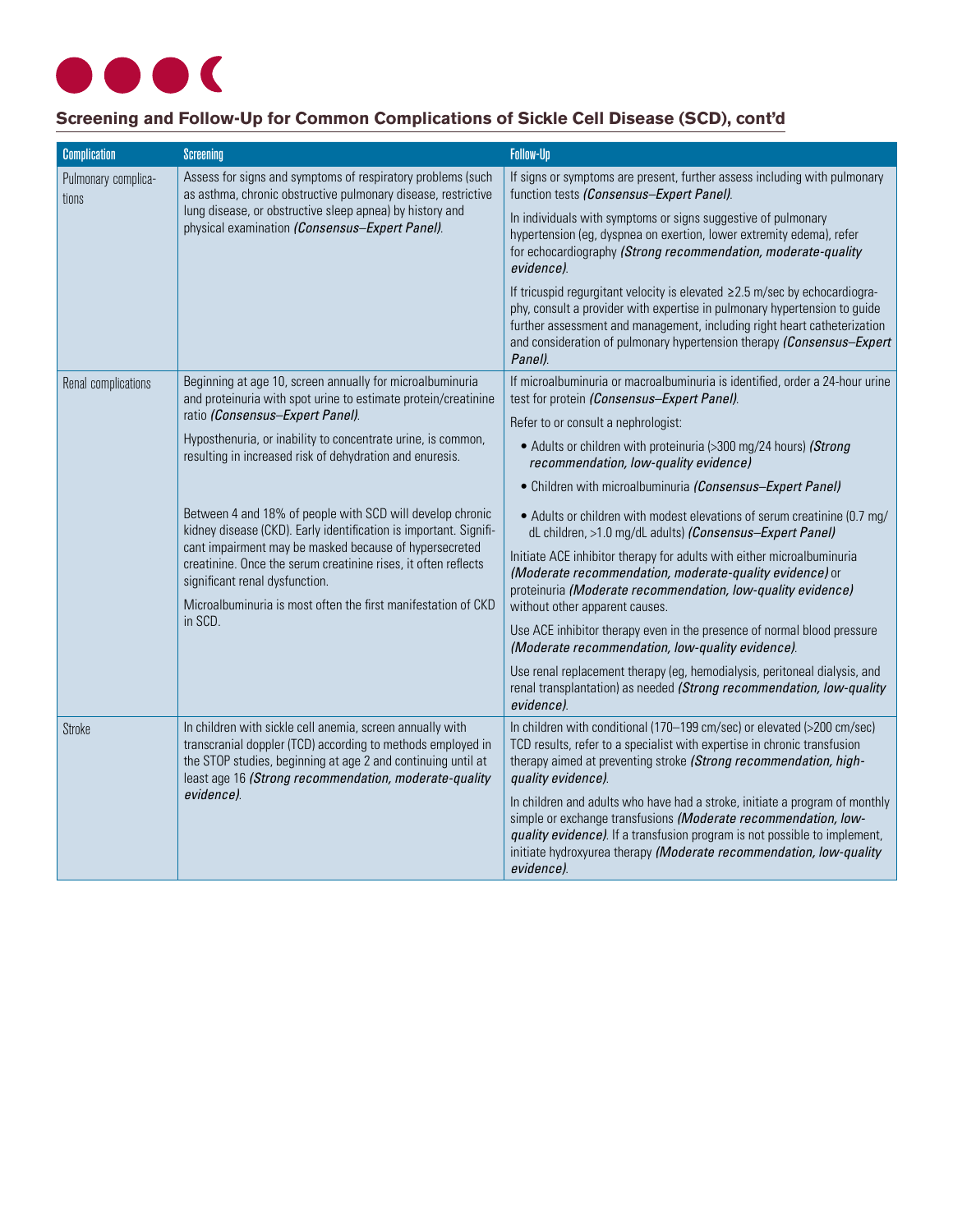

#### **Care Coordination**

Coordination of care throughout the lifespan, particularly between primary care physicians and specialists, can improve patients' health and well-being. To improve care coordination, specialists should assess if a patient with SCD has a relationship with a primary care physician and is receiving general health-care maintenance.

#### **Preventive Services**

Newborns, children, adolescents, and adults with SCD should receive general clinical preventive services, as recommended by the U.S. Preventive Services Task Force. The most up-to-date recommendations are available at *www.USPreventiveServicesTaskForce.org.*

#### **Prevention of Infection**

Administer oral penicillin prophylaxis (125 mg for age <3 years and 250 mg for age ≥3 years) twice daily until age 5 in all children with sickle cell anemia *(Strong recommendation, moderate-quality evidence)*.

Assure that people of all ages with SCD have been vaccinated against *Streptococcus pneumoniae (Strong recommendation, moderate-quality evidence)*.

All individuals with SCD should receive immunizations as recommended by the Advisory Committee on Immunization Practices *(Consensus–Adapted)*.

See *www.cdc.gov/vaccines/schedules*.

Remind people with SCD, their families, and caregivers to seek immediate medical attention whenever fever (temperature >101.3°F or 38.5°C) occurs, due to the risk for severe bacterial infections *(Consensus–Expert Panel)*.

#### **Reproductive Health**

#### **Counseling**

SCD increases risks of adverse pregnancy outcomes. Encourage each woman, man, and couple affected by SCD to have a reproductive life plan *(Consensus–Expert Panel)*. Refer for reproductive counseling as needed.

If the partner of a man or woman with SCD has unknown SCD or thalassemia status, refer the partner for hemoglobinopathy screening *(Consensus–Expert Panel)*. After testing, refer couples who are at risk for having a potentially affected fetus for genetic counseling *(Consensus–Expert Panel)*.

Test women with SCD who have been transfused and are anticipating pregnancy for red cell alloantibodies *(Consensus– Expert Panel)*. If a woman has red cell alloantibodies, test her partner for the corresponding red cell antigen(s) *(Consensus– Expert Panel)*.

If the partner tests positive for the corresponding red cell antigen(s), counsel the woman and her partner about the risks of hemolytic disease in the fetus and neonate, how it is monitored, and how it is treated, or refer them to a maternal-fetal specialist who can provide this education *(Consensus–Expert Panel)*.

#### **Contraception**

Progestin-only contraceptives (pills, injections, and implants), levonorgestrel IUDs, and barrier methods have no restrictions or concerns for use in women with SCD *(Consensus–Adapted 4 )*. Insufficient data are available on the risk of thrombosis with combined hormonal contraceptives.

If the benefits are considered to outweigh the risks (eg, thrombosis), combined hormonal contraceptives (pills, patches, and rings) may be used in women with SCD *(Consensus– Adapted 4 )*.

### **Disease Definition**

Sickle cell anemia (SCA) refers to the clinically similar disorders HbSS or HbSβ<sup>0</sup>-thalassemia. Sickle cell disease refers to all disease genotypes, including SCA and compound heterozygous disorders, such as HbSC, HbSβ+-thalassemia, and other less common variants. The carrier state for hemoglobin S (HbAS or sickle cell trait) is not a form of SCD.

## **Rating System and Implications of Recommendations**

As indicated in parentheses in this guide, evidence-based recommendations from the NHLBI report are separately rated according to the strength of the recommendation *(strong, moderate, or weak)* and the quality of the supporting evidence *(high, moderate, low, or very low)*. These ratings are intended to have the following implications (adapted from GRADE<sup>5</sup> ):

|                                 | <b>High-quality evidence</b>                                                               | $\leftarrow$ | Low-quality evidence                                                               |
|---------------------------------|--------------------------------------------------------------------------------------------|--------------|------------------------------------------------------------------------------------|
| <b>Strong</b><br>recommendation | Recommendation can apply to<br>most patients in most circum-<br>stances.                   |              | Recommendation<br>may change when<br>higher quality evidence<br>becomes available. |
| Weak<br><b>recommendation</b>   | The best action may differ<br>depending on circumstances or<br>patient or societal values. |              | Other alternatives may<br>be equally reasonable.                                   |

Consensus statements represent opinion of the expert panel that authored the NHLBI report. Wherever indicated, these statements are based on minimal or no supporting evidence or very indirect evidence *(Consensus–Expert Panel)* or were adapted from existing guidelines *(Consensus–Adapted)*.